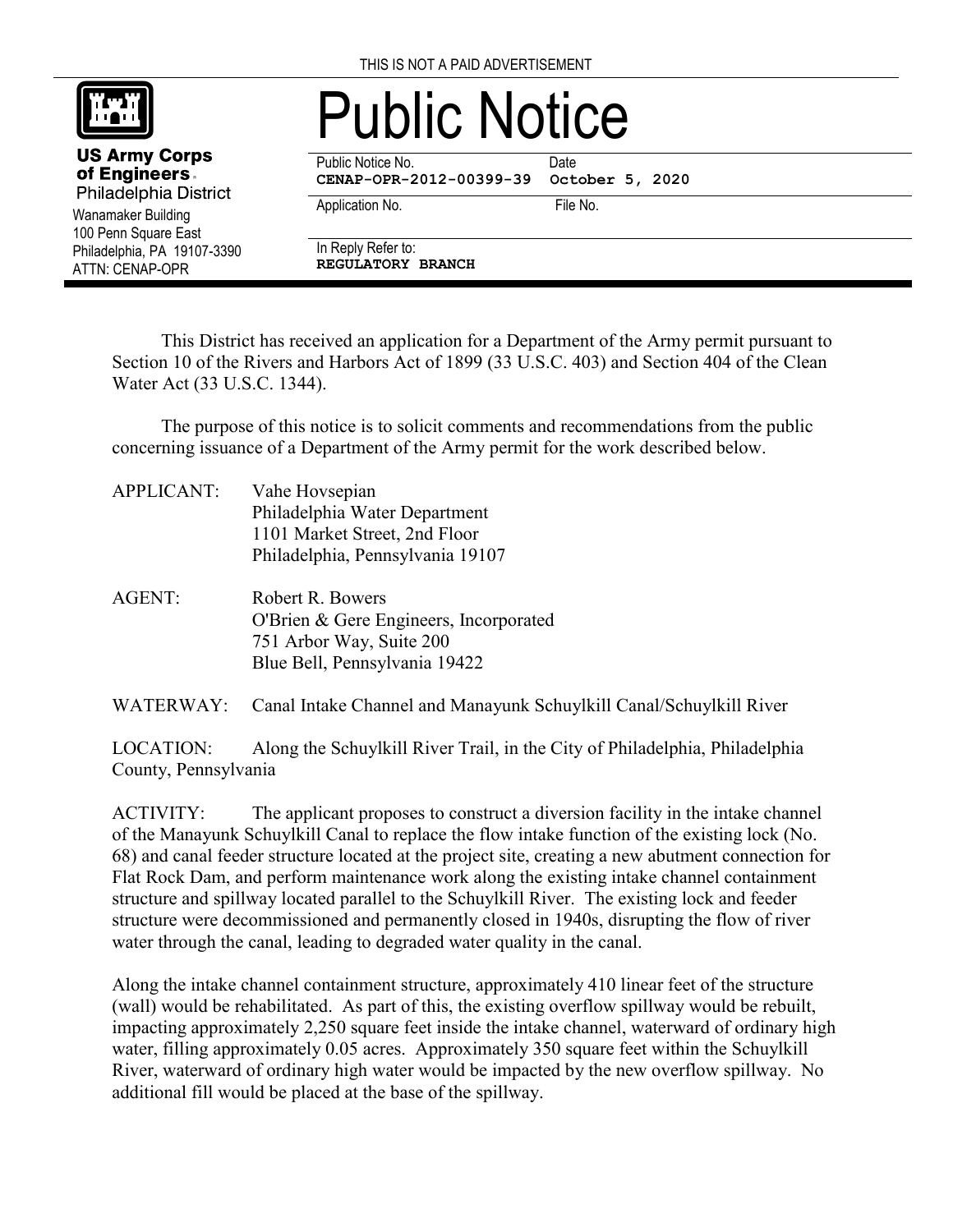The new flow control structure would be constructed approximately 300 feet upstream of the existing lock and feeder system. Concrete would be poured in place to create the new structure. Approximately 0.38 acres of open water and emergent wetlands would be impacted by the new control structure. An additional 0.19 acre of the open water habitat would be filled along the shoreline on the canal path side of the diversion channel to help protect the shoreline and to channel water from the shoreline to the new flow intake structure. A floating debris collection buoy would be strung across the intake cannel to protect the proposed dam structure from debris in the waterway. A structural concrete channel, excavated in uplands, would connect the channel diverted from the Schuylkill River to the Manayunk Schuylkill Canal. The remaining uplands on the site would have an access road and a stormwater basin constructed to allow for operations of the new control structure.

It will be necessary to temporarily create 'dry conditions' in order to construct and rehabilitate the infrastructure. The locations of these 'dry conditions' will be in the intake channel, the area immediately outshore of the spillway, and the portion of the Manayunk Canal downstream of the existing lock. An aggregate area of approximately 0.80 acres (340 linear feet) of open water or emergent wetlands will be dewatered by use of temporary sheetpile, fill and sandbag cofferdams to allow for the work to be performed in appropriately dry conditions at the site.

PURPOSE: The applicant's stated purpose is to improve water quality in the Manayunk Schuylkill Canal by reintroducing flow from the diversionary channel of the Schuylkill River; to address the structural stability of portions of Flat Rock Dam owned by the City of Philadelphia; and to manage sediment and debris in the Canal Intake Channel.

A preliminary review of this application indicates that species listed under the Endangered Species Act or their critical habitat pursuant to Section 7 of the ESA as amended, may be present in the action area. The ACOE will forward this PN to the US Fish and Wildlife Service or National Marine Fisheries Service with a request for technical assistance on whether any ESA listed species or their critical habitat may be present in the area which would be affected by the proposed activity. The Philadelphia District will evaluate the potential effects of the proposed actions on ESA listed species or their critical habitat and will consult with the US Fish and Wildlife Service or NOAA Fisheries as appropriate. ESA Section 7 consultation will be concluded prior to the final decision on this permit application.

The decision whether to issue a permit will be based on an evaluation of the activity's probable impact including its cumulative impacts on the public interest. The decision will reflect the national concern for both protection and utilization of important resources. The benefits which reasonably may be expected to accrue from the work must be balanced against its reasonably foreseeable detriments. All factors which may be relevant to the work will be considered including the cumulative effects thereof; among those are conservation, economics, aesthetics, general environmental concerns, wetlands, cultural values, fish and wildlife values, flood hazards, flood plain values, land use, navigation, shore erosion and accretion, recreation, water supply and conservation, water quality, energy needs, safety, food and fiber production, mineral needs and welfare of the people. A Department of the Army permit will be granted unless the District Engineer determines that it would be contrary to the public interest.

The Corps of Engineers is soliciting comments from the public; Federal, State, and local agencies and officials; Indian Tribes; and other interested parties in order to consider and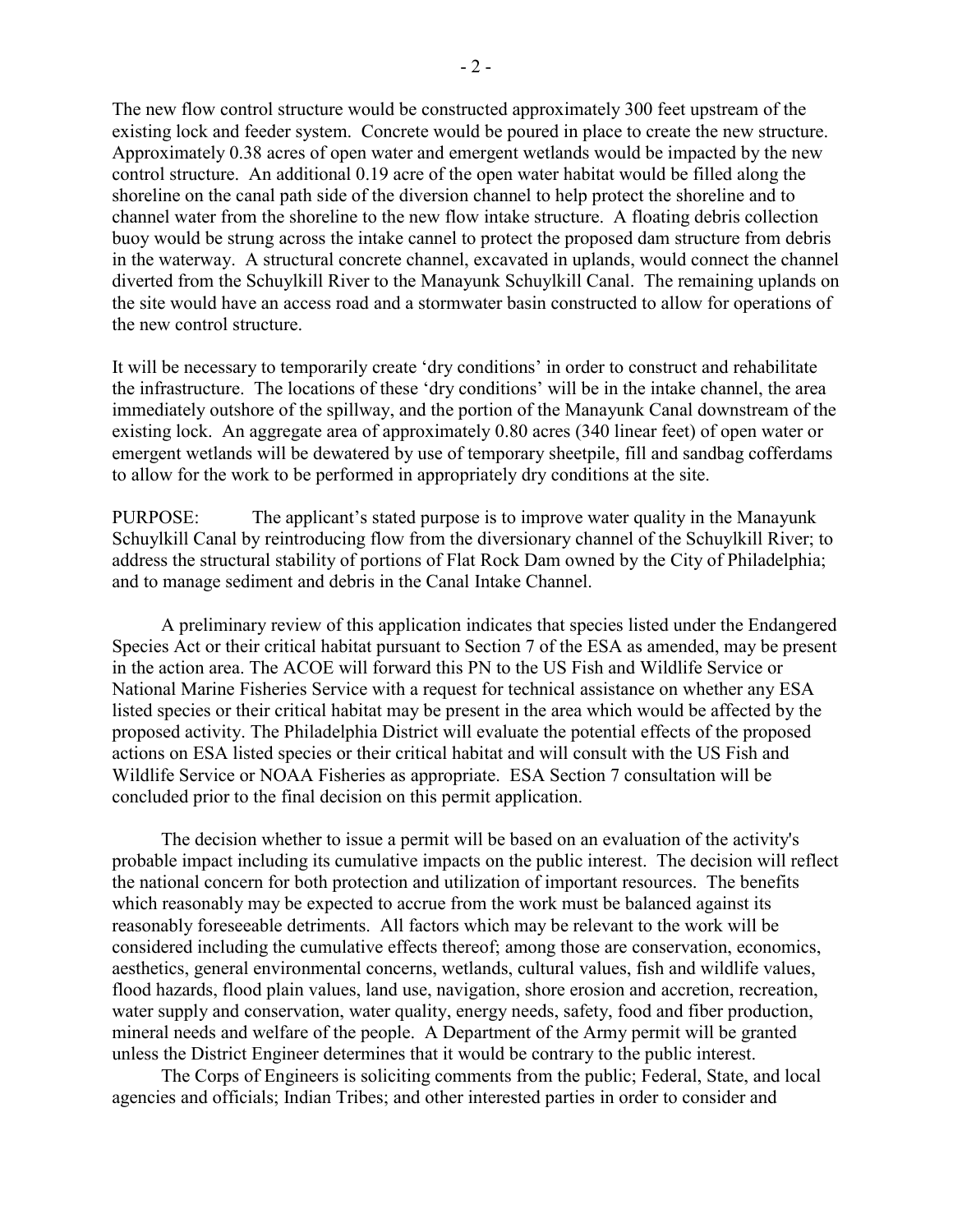evaluate the impacts of this proposed activity. Any comments received will be considered by the Corps of Engineers to determine whether to issue, modify, condition or deny a permit for this proposal. To make this decision, comments are used to assess impacts on endangered species, historic properties, water quality, general environmental effects, and the other public interest factors listed above. Comments are used in the preparation of an Environmental Assessment and/or an Environmental Impact Statement pursuant to the National Environmental Policy Act. Comments are also used to determine the need for a public hearing and to determine the overall public interest of the proposed activity.

Due to the potential for extensive telework associated with the COVID-19 situation, all comments on the proposed work should be submitted, within thirty (30) days, via email only to the District Engineer, U.S. Army Corps of Engineers - Philadelphia District at [PhiladelphiaDistrictRegulatory@usace.army.mil.](mailto:PhiladelphiaDistrictRegulatory@usace.army.mil) If you do not have access to email you may submit written comments, within 30 days of this notice, to the District Engineer, U.S. Army Corps of Engineers, Philadelphia District, Wanamaker Building, 100 Penn Square East, Philadelphia, Pennsylvania 19107-3390.

The USACE Cultural Resource Specialist is currently reviewing the proposed permit action for potential impacts to Historic Properties eligible for or listed on the National Register of Historic Places. The USACE, in consultation with the PASHPO, the Tribes and other consulting parties have determined that the proposed permit action will have an Adverse Effect on historic properties eligible for or listed on the National Register of Historic Places. A Memorandum of Agreement is being negotiated among the USACE, the PASHPO, the Tribes and other Consulting Parties to stipulate measures to mitigate for the Adverse Effects.

The Magnuson‐Stevens Fishery Conservation and Management Act requires all federal agencies to consult with the NOAA Fisheries all actions, or proposed actions, permitted, funded, or undertaken by the agency that may adversely affect Essential Fish Habitat (EFH). A preliminary review of this application indicates that EFH is not present within the project area. As such, no further action is required is required by this office with respect to the Act.

According to Federal regulation located at 33 CFR 325.1(d)(7) and 33 CFR 332.4 (b)(1), applicants wishing to discharge fill material into waters of the U.S. must include a statement on how they have avoided and minimized impacts as well as how they intend to compensate for unavoidable impacts. The applicant has avoided/minimized impacts to the aquatic environment by incorporating engineering/construction procedures into the process that will substantially reduce impacts to aquatic resources. Additionally, the applicant states the Flat Rock Dam-Manayunk Canal Diversion Project will improve the water quality in the 1.75-mile long Manayunk Canal, as documented by studies and modeling performed by the Philadelphia Water Department, also improving water quality in the Schuylkill River downstream of the Canal's discharge, a source of drinking water for the City. The Project will also upgrade the stability of Flat Rock Dam, protecting hundreds of acres of open water and wetlands habitat upstream of the structure. No further mitigation is proposed in compensation for the less than 0.6-acre permanent impact to Waters of the United States associated with these improvements.

In accordance with Section 307(c) of the Coastal Zone Management Act of 1972, applicants for Federal Licenses or Permits to conduct an activity affecting land or water uses in a State's coastal zone must provide certification that the activity complies with the State's Coastal